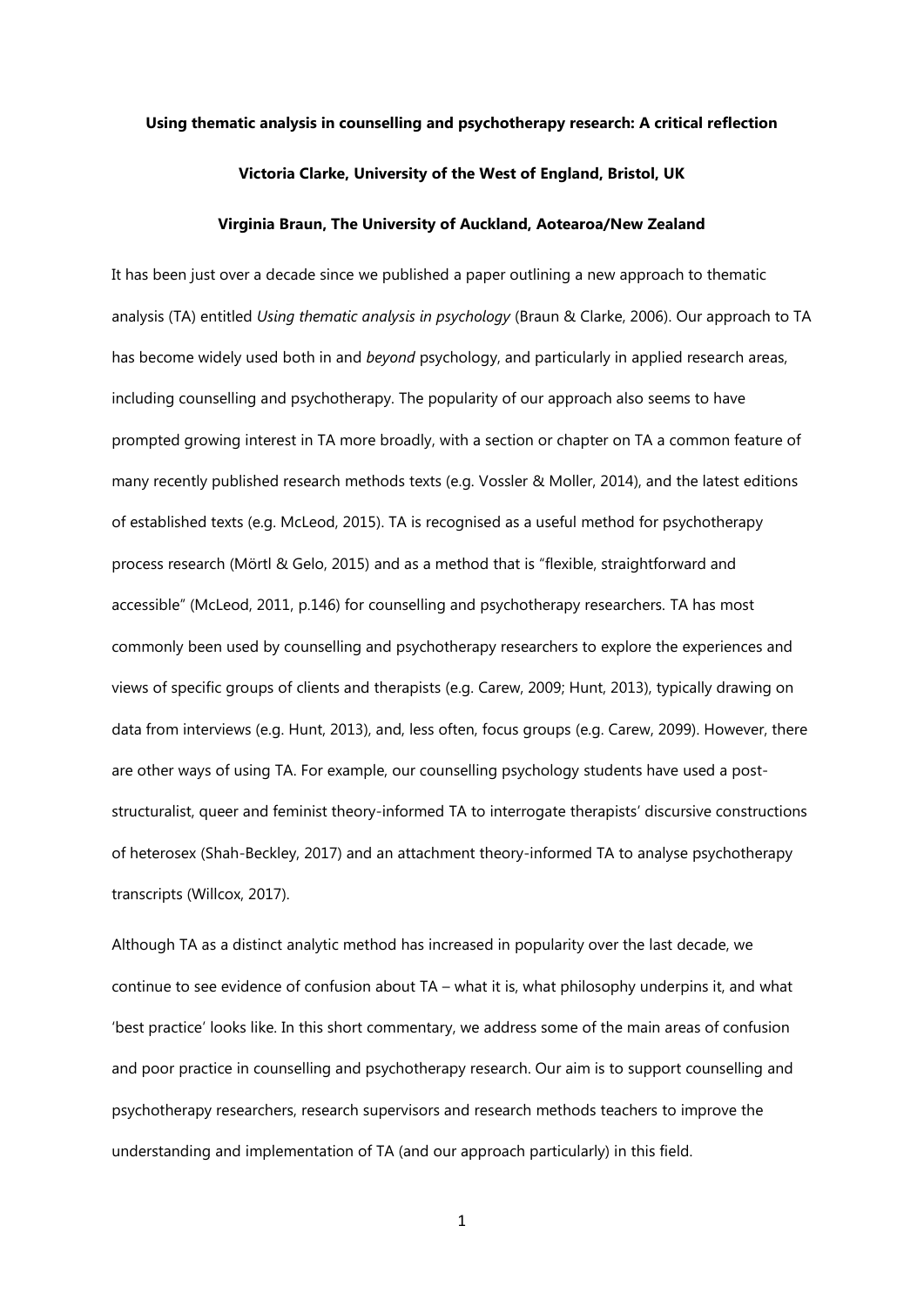We intended our approach to TA to be a *fully* qualitative one. That is, one in which qualitative techniques are underpinned by a distinctly *qualitative* research philosophy, that emphasises, for example, researcher subjectivity as a resource (rather than a problem to be managed), the importance of reflexivity, and the situated and contextual nature of meaning. Kidder and Fine (1987) dubbed this orientation 'Big Q' qualitative – qualitative research conducted within a qualitative paradigm (they contrasted this with 'small q' qualitative – the use of qualitative tools and techniques within a positivist paradigm). We assumed that most readers of our paper would understand this intent. We were wrong! In counselling and psychotherapy research, and in other research areas, we see many instances of our approach cited alongside other, often very different (particularly with regard to underlying philosophy), approaches to TA, and our approach 'mashed-up' with a positivist research sensibility and analytic procedures. What is particularly troubling is that these 'mash-ups' seem to be *unknowing*, reflecting some degree of confusion about what qualitative research is, rather than active, 'knowing' choices.

One major point of clarification therefore is that TA is not a term for one approach to qualitative analysis, but many. Indeed, TA is best thought of as an umbrella term for a wide variety of approaches, which share some assumptions in common (typically that TA is a method, not a methodology, and flexible in terms of theoretical application), but also vary in terms of analytic procedures and guiding philosophy. In more recent publications, we have distinguished between three 'schools' of TA: (1) 'coding reliability' approaches underpinned by a positivist philosophy and involving the use of a more structured approach to coding, with an emphasis on ensuring the reliability and accuracy of coding (e.g. Boyatzis, 1998), which we classify as a 'small q TA'; (2) approaches like ours that are located within a qualitative paradigm and emphasise an organic approach to coding and theme development, with quality coding resulting from depth of engagement ('Big Q TA'); and (3) 'codebook' approaches that combine the structured coding procedures of small q TA with the underlying qualitative philosophy of Big Q TA; which might be dubbed 'medium Q TA'. This final school includes template (e.g. Brooks,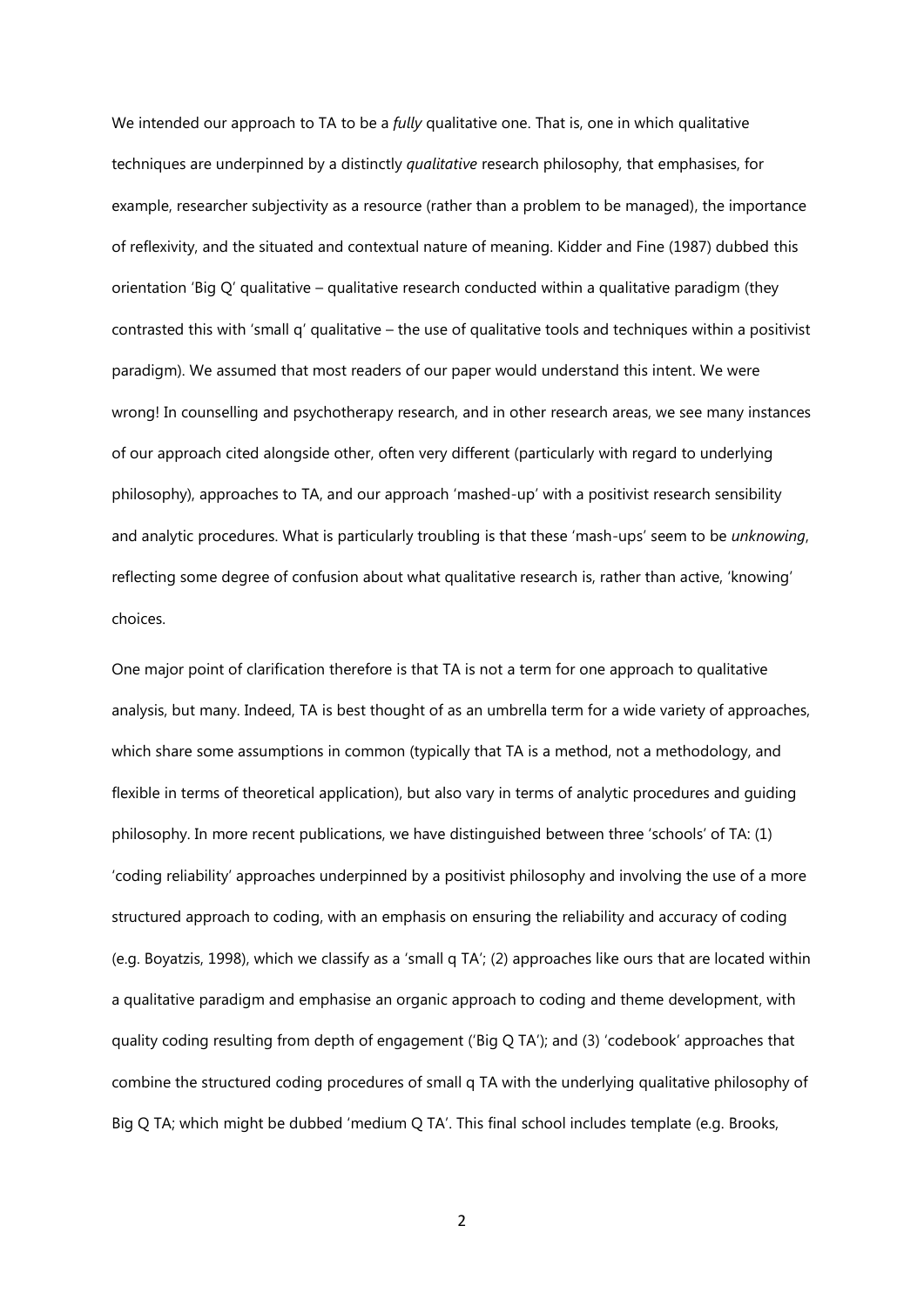McCluskey, Turley & King, 2015) and framework (e.g. Smith & Firth, 2012) analysis, among others (see Braun, Clarke, Hayfield & Terry, in press).

If drawing on different 'doing TA' resources, counselling and psychotherapy researchers need to understand any differences in philosophy and procedure and explicitly discuss how different procedures have been reconciled, and actively negotiate any tensions in underlying philosophies. It is important to stress that we do not advocate, even though it is often claimed that we do (!), the use of codebooks and coding frames, an approach to coding based on developing a singular 'consensus'. and coding reliability measures. Why? Because these do not cohere with the qualitative sensibility that underpins and shapes our approach.

The various schools of TA outlined above differ in how the 'theme' is conceptualised. This brings us to another important point of clarification – if using our approach, we do not conceptualise themes as 'domain-summaries' (see Connelly & Peltzer, 2016); summaries of (often divergent) responses on a particular issue or topic. We have read many instances of counselling and psychotherapy papers reporting themes with titles like 'Experiences of…' and 'Barriers to…', or one-word titles like 'Causes' and 'Barriers', in which the theme consists of a descriptive summary of what the participants said about these causes or barriers, without any sense of whether any or what underlying *patterning* ties the analytic observations together. In writing our 2006 paper, we again took for granted that most readers would understand what a (*fully realised*) theme is, *and* how this differs from a summary of participant responses to a particular data collection question, or in relation to a particular area or 'domain' of the data (we and others have identified such 'themes' as instances of an under-developed analysis; Connelly & Peltzer, 2016). In small and medium q approaches to TA, this is often how themes are understood – another distinction between schools.

In Braun and Clarke (2013) and Braun et al. (2014) we outlined our notion of a 'central organising concept' to attempt to more clearly articulate our conceptualisation of a theme. In our approach to TA, themes can perhaps be usefully thought of as key characters in the story we are telling about the data (rather than collection pots into in which we place everything that was said about a particular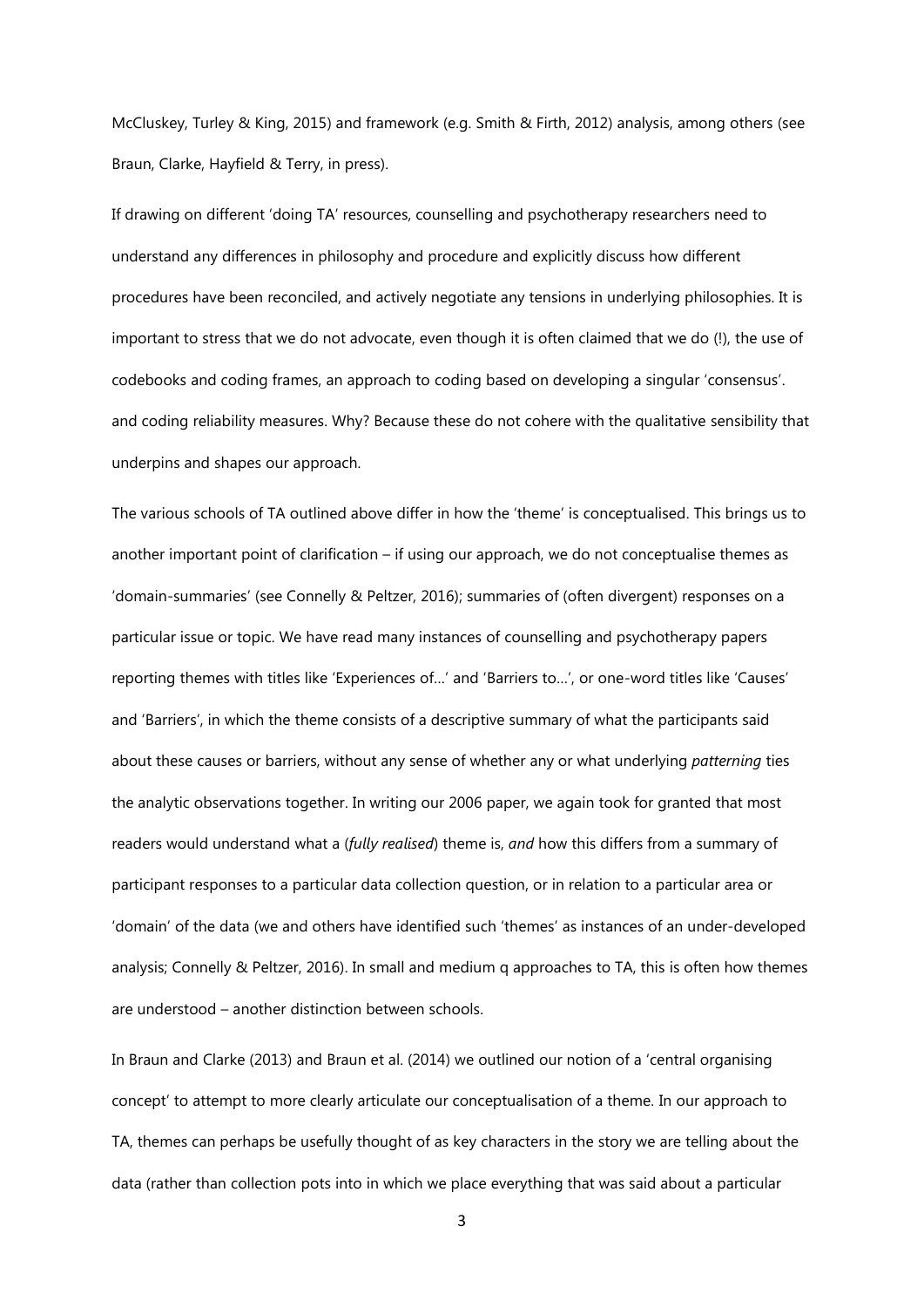data domain). Each theme has an 'essence' or core concept that underpins and unites the observations, much like characters have their own psychological makeup and motivations. We find DeSantis and Ugarriza's (2000) discussion of themes particularly useful. It highlights the ways in which themes are *active creations* of the researcher (rather than just passively 'emerging' fully formed from the data) that unite data that at first sight might appear disparate, and often capture implicit meaning beneath the data surface. For example, Moller, Timms and Alilovic (2009)'s research on trainee practitioners' perceptions of personal therapy reported two themes: 'personal therapy helps me to be a better practitioner;' and 'personal therapy costs me'. Each theme is organised around a central concept, which together 'told a story' about two contrasting ways the trainees' made sense of the topic. This approach to themes has the potential to highlight shared meaning, as well as contrasts or disjunctures in meaning, more clearly than summaries which compile divergent views.

This brings us to another common area of confusion about the purpose and limits of TA. Despite countless examples of researchers describing TA as *merely* a descriptive method, useful for summarising only surface meaning, and of use just in research focused on participants' experiences and subjective meanings, TA is *not* simply a method for data description and reduction. TA *can* be used to describe and summarise – and there is nothing *inherently* wrong with this, if appropriate to the research aims. But more importantly, rich analysis typically moves from simple summation-based description into interpretation; telling a *story* about the 'so what' of the data. And TA can be used in 'critical' qualitative approaches, informed by poststructuralist, social constructionist and discursive theory, which are never (just) descriptive (Clarke & Braun, 2014). This means that although TA *is* widely used, its potential as a method is often under-appreciated, perhaps due to misreading TA as atheoretical, rather than theoretically flexible and able to be used within different theoretical frameworks.

So, finally, we emphasise that *theory is not optional* in TA! Although TA is flexible in terms of the theoretical framework(s) underpinning analysis (with the exception of theory-as-paradigmatic – small, medium or Big Q), it is never conducted in a theoretical vacuum, and thus should not be thought of as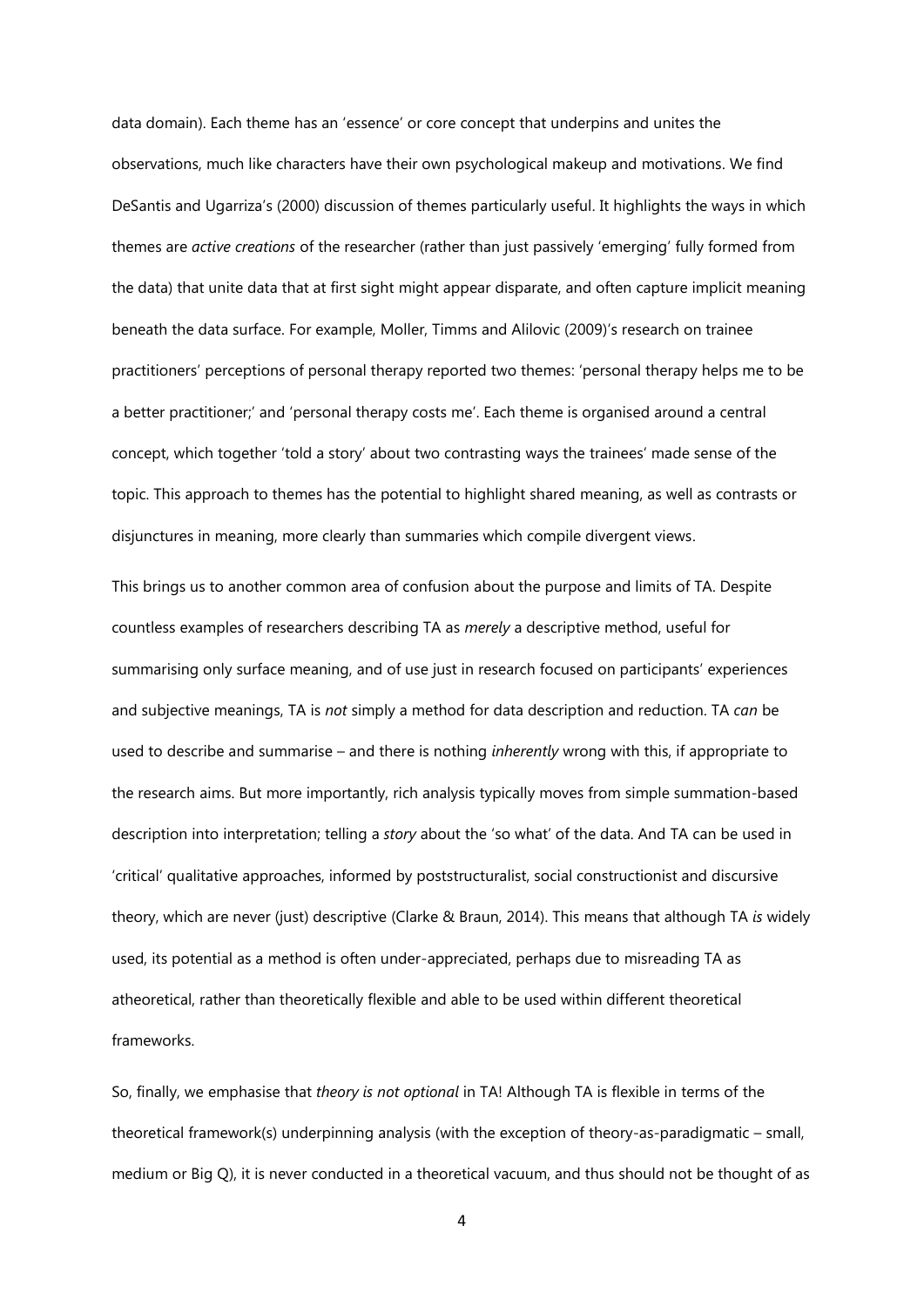atheoretical. Yet we have read numerous papers in counselling and psychotherapy research that contain little or no discussion of the philosophy underlying and shaping the use of TA. This is problematic in TA, because theory is not 'inbuilt' as part of a complete package – as it is for many other ways qualitative data are analysed. Imagine shopping for a teddy bear... Most teddy bears are ready-made: the manufacturer has made the bear, stitched together the fabric, filled it with stuffing, added eyes and a nose and perhaps tied a ribbon around the neck. The ready-made bear is akin to such approaches – like interpretative phenomenological analysis (IPA) and grounded theory – which offer qualitative *methodologies*, rather than (just) *methods*. In methodologies, theory is inbuilt, and ideal research questions, methods of data collection, and sampling procedures are defined or delimited. TA is not like that. This means using TA is like shopping at a 'make your own bear' shop. The bear you take away has all the same elements as the ready-made bear (fur, stuffing, eyes, nose and ribbon), but *you* select the specifics – the type of fur, eyes, nose and so on. The final bear is a product of your choices. TA needs to be underpinned by theory, as much as IPA and grounded theory do, but *the researcher* must choose the theories that inform their use of TA, and how exactly they implement TA. McLeod (2015: 147) suggests that for this reason, TA "is a good choice for researchers who feel confident that they know what they are trying to achieve". TA, then, requires researchers to think about aspects of the research process that can potentially be side-lined if using a methodology like IPA or grounded theory, and we see this as a good thing! One that, underpinned by a sound understanding of TA, can lead to a *conscious* and reflexive application of approaches and procedures. We hope readers of CPR find this brief discussion around some key 'traps' around TA useful, and we look forward to seeing how the use of TA in counselling and psychotherapy research evolves in the future.

## **Further Reading**

Our thinking around TA has evolved considerably in the last decade, so we encourage readers of *CPR* interested in our approach to read some of our more recent writing, alongside our original 2006 paper. We particularly recommend a chapter that discusses TA in the context of counselling and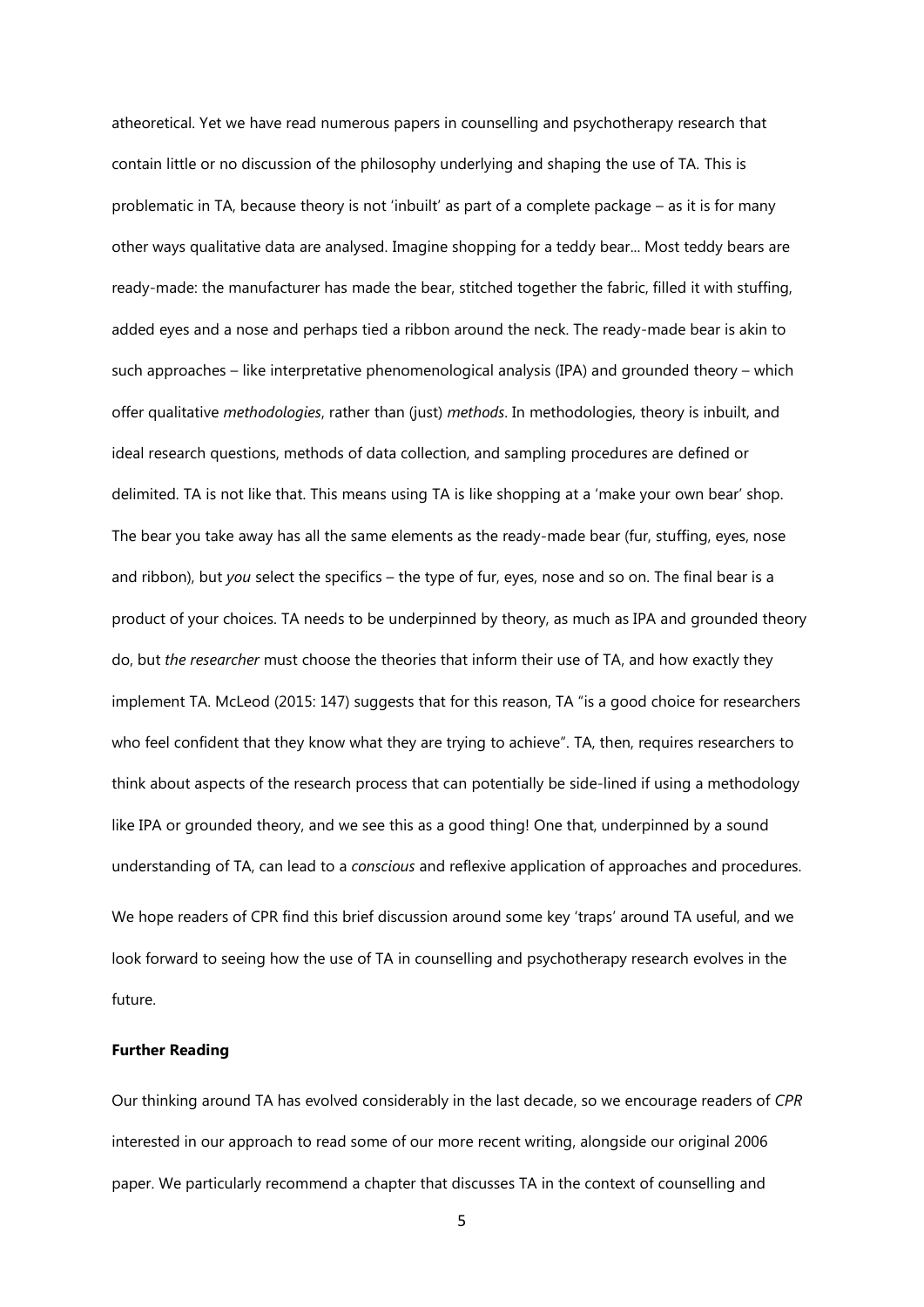psychotherapy research (Braun, Clarke & Rance, 2014), our qualitative textbook (Braun & Clarke, 2013), which locates our approach within a broader qualitative research philosophy, and a recent chapter, which situates our approach in relation to the history and wider terrain of TA (Terry, Hayfield, Clarke & Braun, 2017). Our TA website provides a comprehensive list of our publications, as well as FAQs and a checklist for reviewers and editors on evaluating published TA papers:

[https://www.psych.auckland.ac.nz/en/about/our-research/research-groups/thematic-analysis.html.](https://www.psych.auckland.ac.nz/en/about/our-research/research-groups/thematic-analysis.html) 

# **References**

Boyatzis, R. E. (1998). *Transforming qualitative information: Thematic analysis and code development*. Thousand Oaks, CA: Sage.

Braun, V. & Clarke, V. (2006). Using thematic analysis in psychology. *Qualitative Research in Psychology, 3*(2), 77-101.

Braun, V. & Clarke, V. (2013). *Successful qualitative research: A practical guide for beginners*. London, United Kingdom: Sage.

Braun, V., Clarke, V. & Rance, N. (2014). How to use thematic analysis with interview data. In A. Vossler & N. Moller (Eds.), *The counselling & psychotherapy research handbook* (pp. 183-197). London, United Kingdom: Sage.

Braun, V., Clarke, V., Hayfield, N. & Terry, G. (in press). Thematic analysis. In Liamputtong, P. (Ed.), *Handbook of research methods in health and social sciences*. New York, NY: Springer.

Brooks, J., McCluskey, S., Turley, E. & King, N. (2015). The utility of template analysis in qualitative psychological research. *Qualitative Research in Psychology*, *12*(2), 202-222.

Carew, L. (2009). Does theoretical background influence therapists' attitudes to therapist selfdisclosure? A qualitative study. *Counselling and Psychotherapy Research*, *9*(4), 266-272.

Clarke, V. & Braun, V. (2014). Thematic analysis. In T. Teo (Ed.), *Encyclopaedia of critical psychology* (pp. 1947-1952). New York, NY: Springer.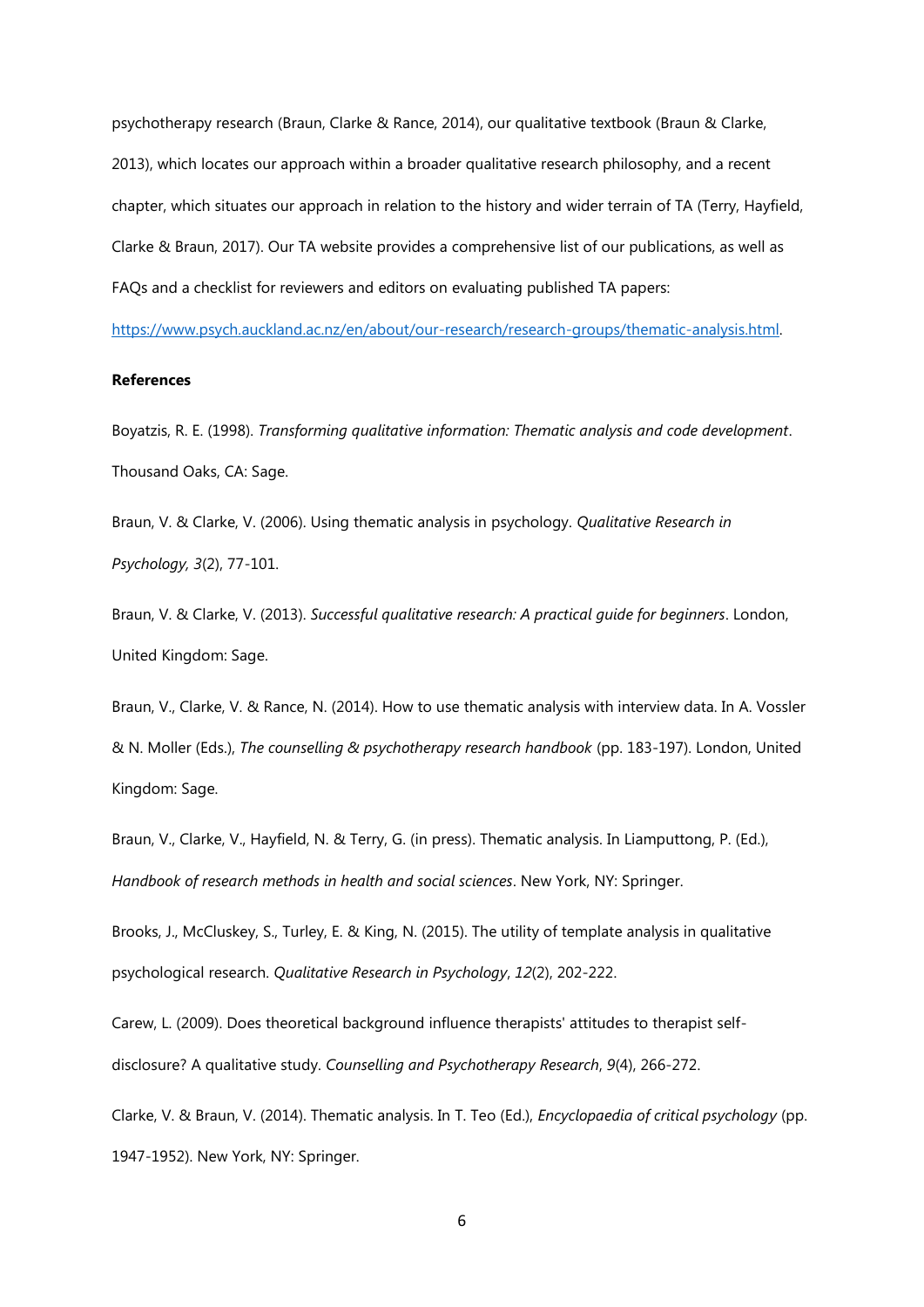Connelly, L. M. & Peltzer, J. N. (2016). Underdeveloped themes in qualitative research: Relationships with interviews and analysis. *Clinical Nurse Specialist*, January/February, 51-57.

DeSantis, L. & Ugarriza, D.N. (2000). The concept of theme as used in qualitative nursing research. *Western Journal of Nursing Research*, *22*(3), 351-372.

Hunt, J. (2013). An initial study of transgender people's experiences of seeking and receiving counselling or psychotherapy in the UK. *Counselling and Psychotherapy Research*, *14*(4), 288-296.

Kidder, L. H., & Fine, M. (1987). Qualitative and quantitative methods: When stories converge. In M. M. Mark & L. Shotland (Eds.), *New directions in program evaluation* (pp. 57-75). San Francisco, CA: Jossey-Bass.

McLeod, J. (2015). *Doing research in counselling and psychotherapy*, 3<sup>rd</sup> ed. London, United Kingdom: Sage.

McLeod, J. (2011). *Qualitative research in counselling and psychotherapy*, 2<sup>nd</sup> ed. London, United Kingdom: Sage.

Moller, N.P., Timms, J. & Alilovic, K. (2009) Risky business or safety net? Trainee perceptions of personal therapy: A qualitative thematic analysis. *[European Journal of Psychotherapy & Counselling](http://www.tandfonline.com/toc/rejp20/current)*, *11*[\(4\), 369-384.](http://www.tandfonline.com/toc/rejp20/current) 

Mortl, K. & Gelo, O.C.G. (2015). Qualitative methods in psychotherapy process research. In O.C.G Gelo, A. Pritz & B. Rieken (Eds.), *Psychotherapy research: Foundations, process and outcomes* (pp. 381-428). Wien, Austria: Springer-Verlag.

Shah-Beckley, I.S. (2016). Therapists' and non-therapists' constructions of heterosex: A comparative story completion study. Unpublished doctoral thesis, University of the West of England, Bristol, United Kingdom.

Smith, J. & Firth, J. (2011). Qualitative data approaches: The framework approach. *Nurse Researcher*, *18*(2), 52-62.